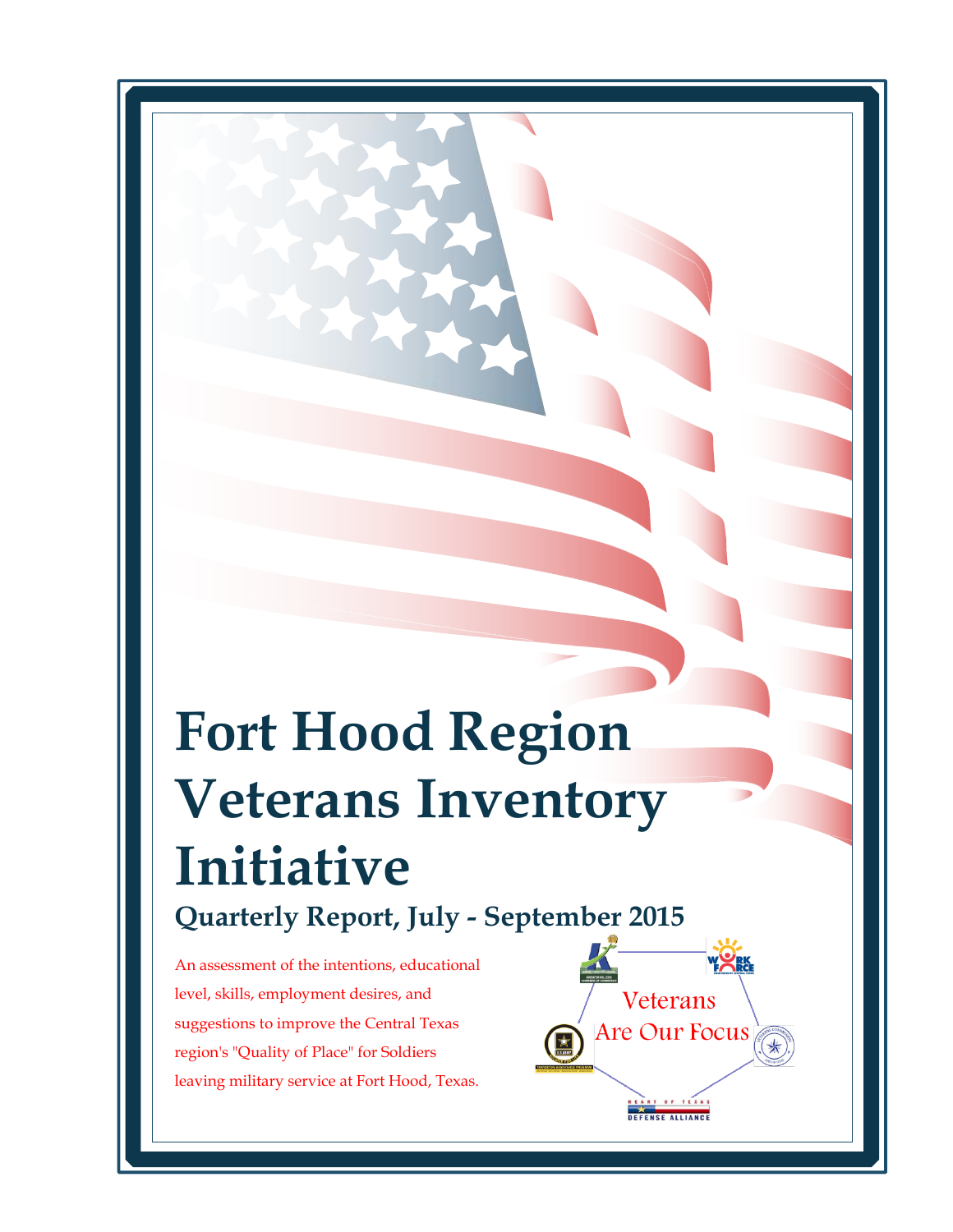

#### **Quarterly Report: 4th Quarter, FY 2015**

(July - September 2015)

**A. BACKGROUND**: Operation Economic Transformation is the Greater Killeen Chamber of Commerce (GKCC) plan to identify, measure, and capitalize on new and emerging economic development opportunities present in the Central Texas region. In April 2006, the Greater Killeen Chamber of Commerce (GKCC) employed TIP Strategies, Inc. to conduct a study to identify, measure, and capitalize on the new and emerging economic development opportunities present in the Central Texas region.

One key recommendation from the study, published in 2007, was to regularly administer a survey for veterans separating from military service at Fort Hood to capture insightful information regarding their skills and desired career fields post separation for all Soldiers and Spouses. In July 2006, the following parties entered into a Memorandum of Understanding (MOU) to routinely inventory the intentions, educational level, skills, and employment desires of separating Soldiers in order to improve the Fort Hood regional "Quality of Place":

- Fort Hood Soldier for Life-Transition Assistance Program (SFL-TAP)
- Workforce Solutions of Central Texas Board
- Workforce Solutions of Central Texas Service Centers
- Greater Killeen Chamber of Commerce
- Heart Of Texas Defense Alliance
- Texas Veterans Commission

Data is collected via a voluntary ten-question survey administered during either the Soldier for Life - Transition Assistance Program (SFL-TAP) workshop or installation final clearance<sup>1</sup>. The purpose for the collection and analysis of this data is threefold:

1. Develop and retain the region's skilled and motivated military Veteran workforce;

2. Foster innovation and entrepreneurship; retain existing businesses, and attract new business to the region; and

3. Align the efforts of the participating agencies to enhance options for current and future/potential residents.

#### **B. DEMOGRAPHICS**

1. For the 4th Quarter FY 2015 (July - September 2015), 1761 Soldiers completing their military service responded to the survey with the demographics graphed below.

 $1$  Retiring Soldiers may participate in TAP up to two years prior to their retirement date, while non-retiring Soldiers may participate up to one year in advance. Effective November 2012, all Soldiers separating from the military are required to attend the TAP seminar and will provide the opportunity for more Soldiers to participate in the optional Veterans Inventory Initiative survey.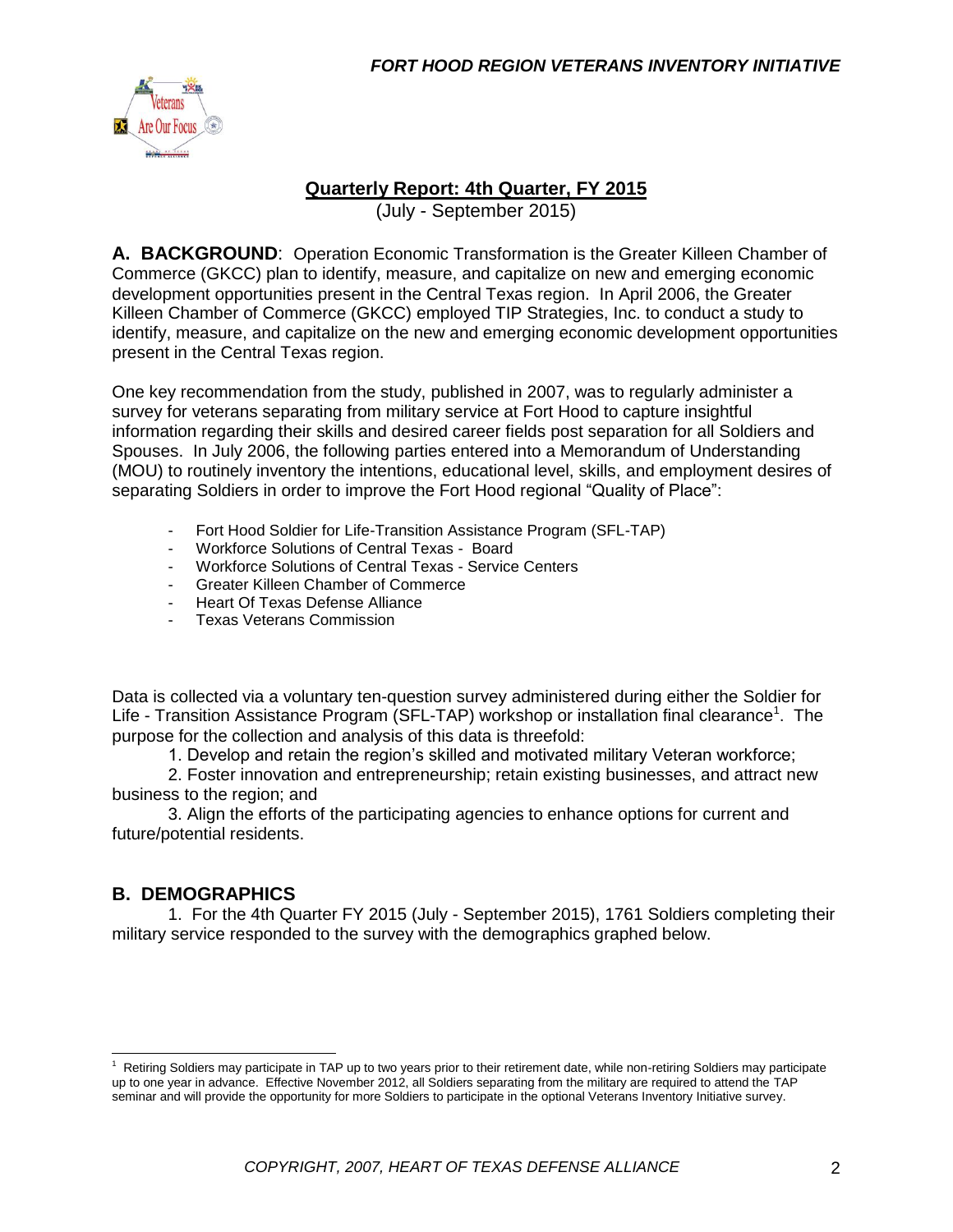

#### **DEMOGRAPHIC DISTRIBUTION**



2. The Veterans Inventory Initiative has collected data on Soldiers separating from the service at Fort Hood since FY 2007 and reports have been based on responses from a total of 33,636 separating Soldiers. The graph below charts the results of those who responded to this new survey implemented during the TAP seminar since 3rd Quarter 2014. While the number of those separating from the service is increasing, those who are retiring remain in the 20-25% range. Of note, FY 2009 - FY 2013 had an average of 16% retirees, which did not include medical. We will continue to monitor these results.



|                           | Separation | Retirement |
|---------------------------|------------|------------|
| $\blacksquare$ 3rd Qtr 14 | 75.9       | 24.1       |
| $\blacksquare$ 4th Qtr 14 | 78         | 22         |
| <b>1st Qtr 15</b>         | 79.7       | 20.3       |
| 2nd Qtr 15                | 77         | 23         |
| $\blacksquare$ 3rd Qtr 15 | 78.4       | 21.6       |
| ■ 4th Qtr 15              | 79.8       | 20.2       |

**C. INTENTIONS ON STAYING IN THE REGION**: The respondents were surveyed regarding their intentions on remaining in the region (within 30 miles of Fort Hood – generally equating to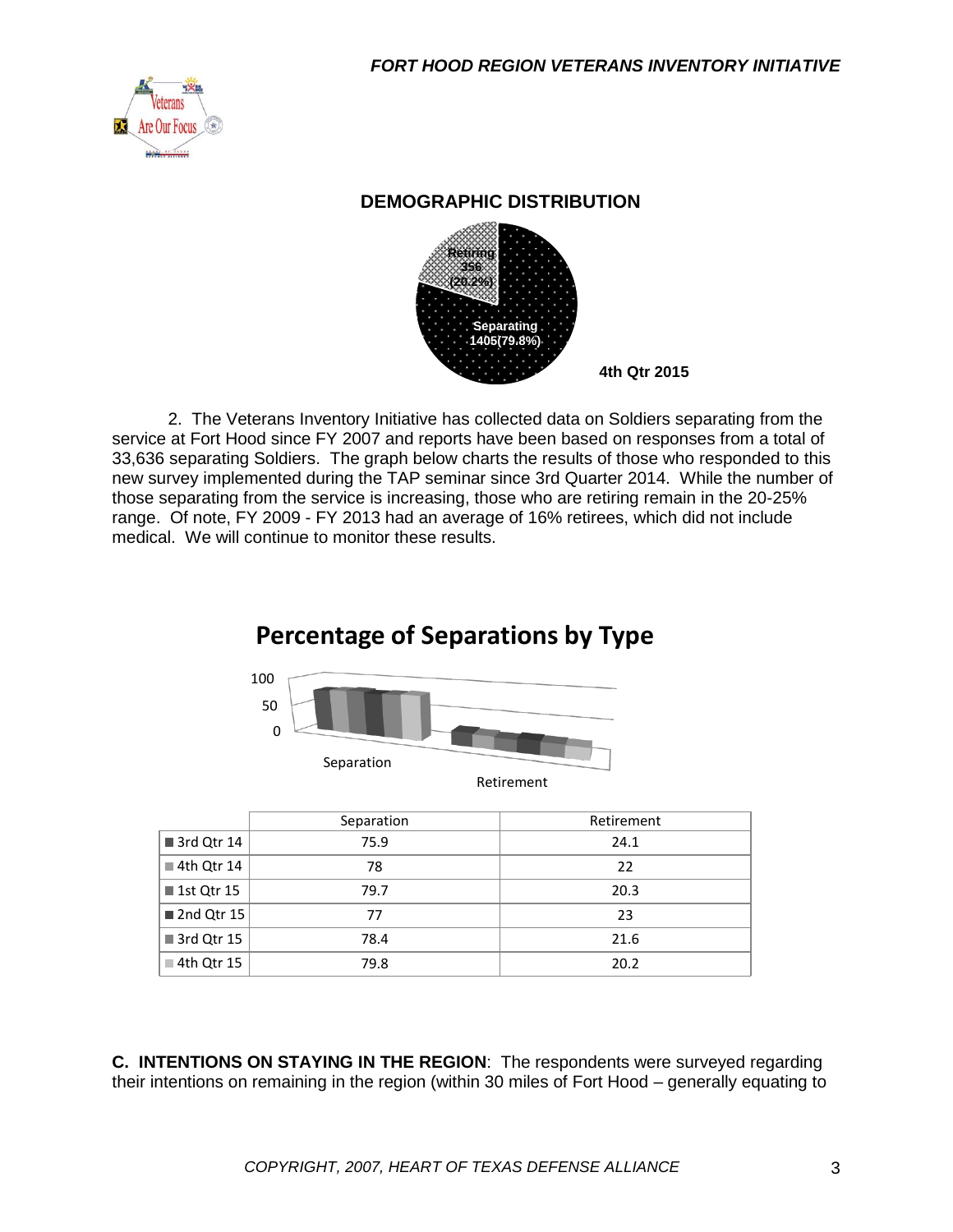

the Killeen-Temple-Fort Hood Metropolitan Statistical Area (MSA)) when their service ended. Of the 1761 respondents, 246 did not know at that time.

1. 429 respondents (representing 24.4% of all respondents) indicated they intended to stay in the region. An additional 599 (34%) who responded to the survey, indicated they would do so if desirable employment were available.



2. When analyzing data of Soldiers' intentions on remaining in the Temple-Killeen-Fort Hood MSA from October 2007 to September 2015, the graph below indicates that the percent of Soldiers intending to remain in the area consistently averaged between 29 and 41 percent up until March 2013. Prior to November 2012, TAP was voluntary, and many participating Soldiers were close to their separation date when they participated in the survey. It is likely that many of them already intended to remain in Central Texas which significantly increased the percentage of Soldiers intending to stay. Since then, the numbers have been closer to 22% - 25%, with the amount of those retiring and staying in the area consistently increasing.

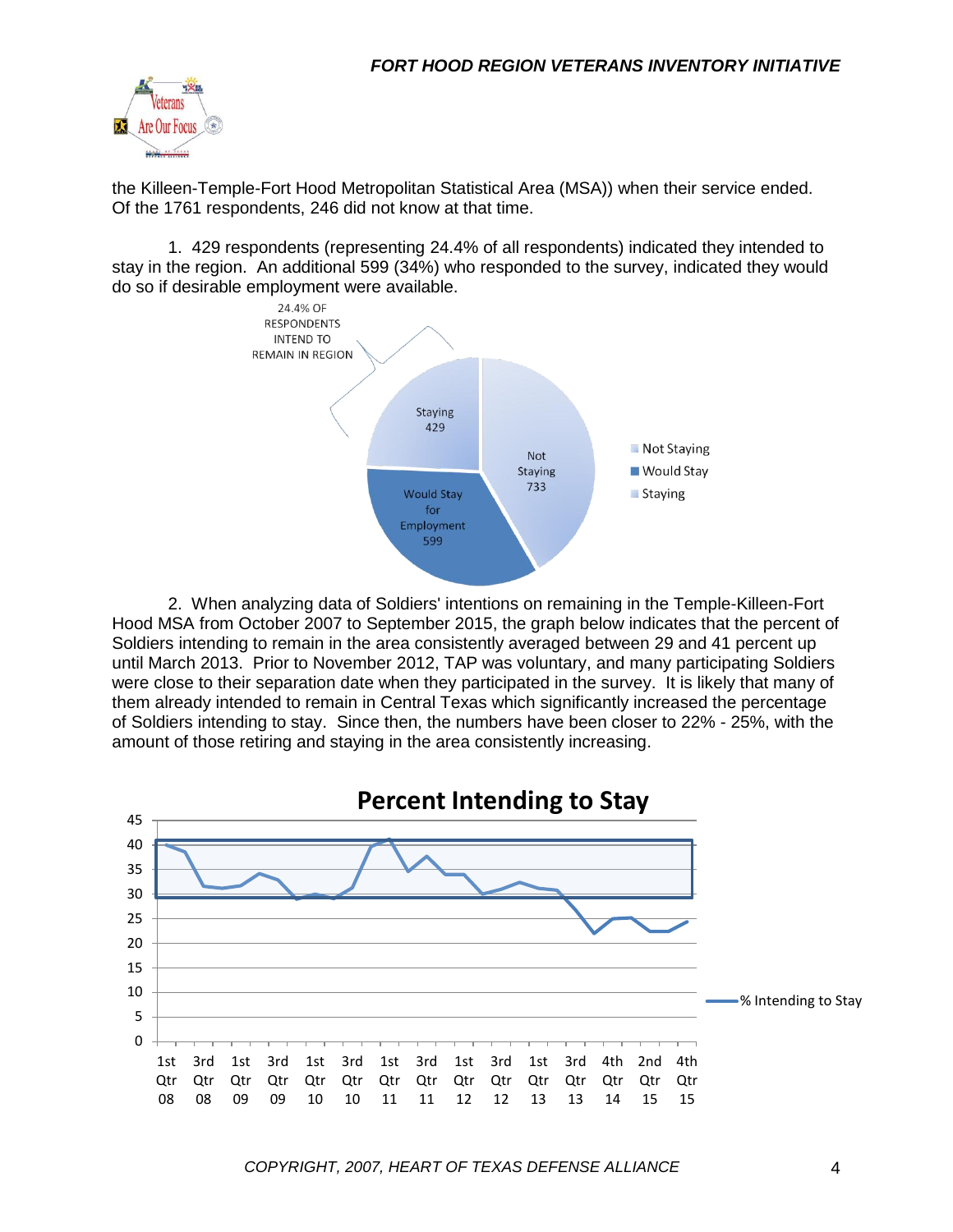

3. Military retirees residing in the MSA: While the Veterans Inventory Initiative only surveys the intent of Soldiers departing the service, we are able to more accurately track the disposition of the retiring population using data from the Retired Army Personnel System (RAPS), which is based on the actual retired Soldiers' zip code. According to RAPS, the cities of Killeen, Harker Heights, Belton, and Nolanville experienced retiree growth rates exceeding the MSA overall growth of 26.5% for the six year period of 2009-2015.

| <b>KILLEEN</b><br>8120<br>10694<br>$+31.7$<br><b>COPPERAS COVE</b><br>3028<br>3476<br>$+14.8$<br><b>HARKER HEIGHTS</b><br>1843<br>2509<br>$+36.1$<br><b>TEMPLE</b><br>1150<br>1344<br>$+16.9$<br>1022<br><b>KEMPNER</b><br>884<br>$+15.6$<br><b>BELTON</b><br>1072<br>$+29.8$<br>826<br><b>LAMPASAS</b><br>356<br>392<br>$+10.1$<br><b>GATESVILLE</b><br>415<br>350<br>$+18.6$<br><b>NOLANVILLE</b><br>266<br>366<br>$+37.6$<br><b>SALADO</b><br>206<br>258<br>$+25.2$<br><b>MSA</b><br>17029<br>21548<br>$+26.5$ | <b>JUNE</b><br>2009 | <b>SEPT</b><br>2015 | % GROWTH<br>2009 - 2015 |
|-------------------------------------------------------------------------------------------------------------------------------------------------------------------------------------------------------------------------------------------------------------------------------------------------------------------------------------------------------------------------------------------------------------------------------------------------------------------------------------------------------------------|---------------------|---------------------|-------------------------|
|                                                                                                                                                                                                                                                                                                                                                                                                                                                                                                                   |                     |                     |                         |
|                                                                                                                                                                                                                                                                                                                                                                                                                                                                                                                   |                     |                     |                         |
|                                                                                                                                                                                                                                                                                                                                                                                                                                                                                                                   |                     |                     |                         |
|                                                                                                                                                                                                                                                                                                                                                                                                                                                                                                                   |                     |                     |                         |
|                                                                                                                                                                                                                                                                                                                                                                                                                                                                                                                   |                     |                     |                         |
|                                                                                                                                                                                                                                                                                                                                                                                                                                                                                                                   |                     |                     |                         |
|                                                                                                                                                                                                                                                                                                                                                                                                                                                                                                                   |                     |                     |                         |
|                                                                                                                                                                                                                                                                                                                                                                                                                                                                                                                   |                     |                     |                         |
|                                                                                                                                                                                                                                                                                                                                                                                                                                                                                                                   |                     |                     |                         |
|                                                                                                                                                                                                                                                                                                                                                                                                                                                                                                                   |                     |                     |                         |
|                                                                                                                                                                                                                                                                                                                                                                                                                                                                                                                   |                     |                     |                         |

In an economic impact study released in December 2012, Texas comptroller Susan Combs reported that more than 250,000 retirees, survivors, and their families remained within traveling distance of the post. This number continues to grow each quarter with the current estimates over 260,000. Below are some key data points to provide additional insights into the growth rates locally:

a. WalletHub.com reported that while the United States experienced the lowest population growth since the 1930s, Killeen was ranked number 6 in the nation for the fastest growing city out of 515 nationwide, https://wallethub.com/edu/fastest-growing-cities/7010/, December 2015.

b. The Killeen-Fort Hood Regional Airport was awarded two grants totaling more than \$1.3 million by the U.S. Department of Transportation's Federal Aviation Administration (FAA) which will benefit the economic development in Central Texas, November 2015.

c. Killeen was named Playful City USA by KaBOOM! for the seventh year based on the city's efforts to increase the quantity and quality of playgrounds, park acreage per capita, and the number of youth served, November 2015.

d The Killeen-Temple-Fort Hood MSA holds the  $3<sup>rd</sup>$  spot in the state of Texas for Leading Mid-Size City in the Prime Workforce category and  $12<sup>th</sup>$  overall in the United States, http://killeenchamber.com/index.php/news/article/area-development-ranks-the-killeen-templefort-hood-msa-12th-nationally-7th, July 2014.

e. According to the June 2014 Texas Labor Market Review, the Killeen-Temple-Fort Hood MSA increased employment over the year by 10.3 percent and decreased unemployment by 1%, http://killeenchamber.com/index.php/news/article/area-development-ranks-the-killeentemple-fort-hood-msa-12th-nationally-7th, July 2014.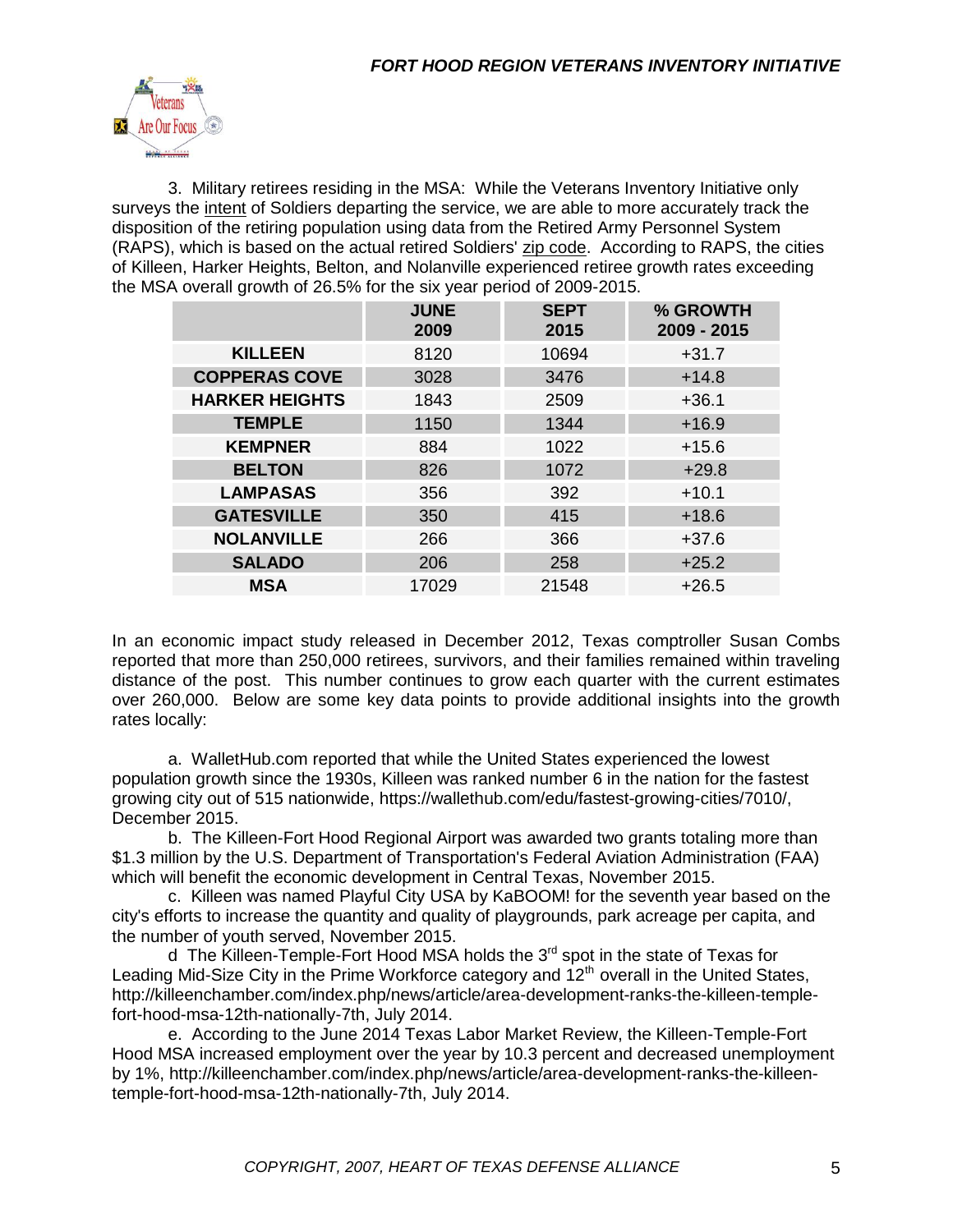

f. The Killeen-Temple-Fort Hood MSA economy ranked fourth strongest in the state, and 13th strongest in the nation - just behind Houston, San Antonio, and Austin (according to Policom Corporation, http://www.policom.com/2014%20MetroRank.htm, June 2014.)

In addition to these indicators of economic stability for the Killeen-Temple-Fort Hood MSA, the Texas comptroller also stated in the 2012 economic report that Fort Hood's economic impact climbed to \$25.3 billion statewide, which was a 150% increase in comparison to the 2008 report. Comptroller Susan Combs stated "Fort Hood is an economic engine that helps growth in Texas." The report states that Fort Hood was also indirectly responsible for 214,344 jobs throughout Texas, in addition to the 68,942 jobs in the Fort Hood MSA. An updated economic impact report for Fort Hood will be executed in 2016.

**D. MILITARY OCCUPATIONAL SPECIALITIES**: Departing Soldiers represented 182 different Military Occupational Specialties (MOS). However, 81% (1311 of the 1618 valid respondents) can be grouped into five general areas: Combat Arms, Logistics/Transportation, Maintainers/Repairers, Medical, and Information Technology/Communications. The sixth area on the following chart is comprised of the remaining 307 Soldiers leaving the service with an MOS other than those five areas.



#### **COMBAT ARMS**

Traditionally, Combat Arms is the largest group and remains the largest group this quarter. Most, if not all, will be combat veterans of the Iraq/Afghanistan campaigns, which have a distinctive small-unit focus by their nature. Therefore, in addition to the skills listed below, these Soldiers would likely have extensive leadership and staff planning skills that may surpass those of their civilian peers.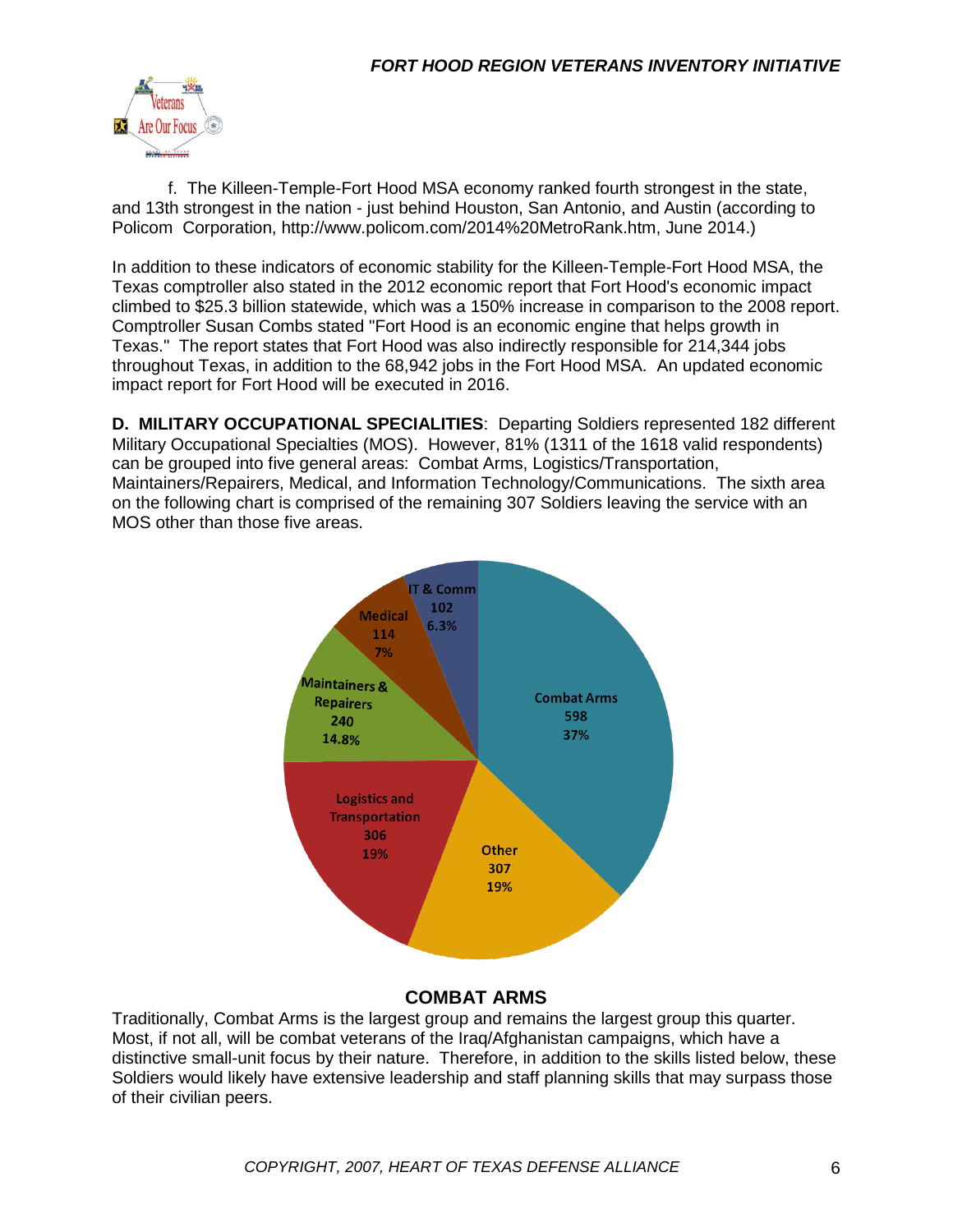

|                              | oudicts in comparating comprise or 70(000/1010) or the separating population.                                                                                                                                                                                                                                                                                                                                                                                                                                                                    |
|------------------------------|--------------------------------------------------------------------------------------------------------------------------------------------------------------------------------------------------------------------------------------------------------------------------------------------------------------------------------------------------------------------------------------------------------------------------------------------------------------------------------------------------------------------------------------------------|
| Infantry $(223)$             | Member or leader who individually employs small arms/heavy anti-                                                                                                                                                                                                                                                                                                                                                                                                                                                                                 |
|                              | armor weapons in support of combat operations                                                                                                                                                                                                                                                                                                                                                                                                                                                                                                    |
| <b>Armor</b> (129)           | Member or leader who employs main battle tanks or cavalry fighting<br>vehicles in combat operations, and performs reconnaissance and<br>security.                                                                                                                                                                                                                                                                                                                                                                                                |
| Engineer (101)               | Of the 101 Soldiers, 66 are combat engineers and are directly<br>engaged in providing mobility, counter-mobility and survivability<br>support to combat forces. Operates, directs and assists in the<br>operation of various light and heavy engineer wheeled and tracked<br>vehicles. Directs construction of shelters and assembly of military<br>fixed bridges. Another 35 have engineer MOS specialties of<br>construction, plumber, firefighter, horizontal construction, technical,<br>carpentry and masonry and terrain data specialists. |
| Field Artillery (98)         | Operate or supervise high technology cannon artillery weapons,<br>automated tactical data systems, intelligence activities, target<br>processing, radar operations, artillery surveying operations, or<br>meteorological observation.                                                                                                                                                                                                                                                                                                            |
| <b>Air Defense Artillery</b> | Operate command/control/communications/computer information                                                                                                                                                                                                                                                                                                                                                                                                                                                                                      |
| (47)                         | systems or the lightweight, highly mobile Avenger or medium weight                                                                                                                                                                                                                                                                                                                                                                                                                                                                               |
|                              | Patriot Air Defense Missile systems.                                                                                                                                                                                                                                                                                                                                                                                                                                                                                                             |
|                              |                                                                                                                                                                                                                                                                                                                                                                                                                                                                                                                                                  |

## Soldiers in combat arms comprise 37%(598/1618) of the separating population.

#### **LOGISTICS AND TRANSPORTATION**

Soldiers serving in the logistics and transportation fields comprise 18.9%(306/1618) of the separating population. The top five categories are shown below.

| <b>Motor Transport</b>      | Supervises and operates wheel vehicles to transport personnel and      |  |  |  |
|-----------------------------|------------------------------------------------------------------------|--|--|--|
| <b>Operator</b> (63)        | cargo. Oversees and checks proper loading and unloading of cargo       |  |  |  |
|                             | on vehicles and trailers.                                              |  |  |  |
| <b>Unit Supply</b>          | Supervise or perform duties involving the request, receipt, storage,   |  |  |  |
| Specialists (48)            | issue, accountability, and preservation of individual, organizational, |  |  |  |
|                             | installation, and expendable supplies and equipment.                   |  |  |  |
| <b>Automated Logistical</b> | Supervise and perform management or stock record/warehouse             |  |  |  |
| Specialists (36)            | functions pertaining to receipt, storage, distribution and issue, and  |  |  |  |
|                             | maintain equipment records and parts.                                  |  |  |  |
| <b>Petroleum Supply</b>     | Supervise the receipt, storage, accountability, and cares for          |  |  |  |
| Specialists (36)            | dispensing, issuing and shipping bulk or packaged petroleum, oils,     |  |  |  |
|                             | and lubricants.                                                        |  |  |  |
| <b>Food Service</b>         | Supervise or prepares, cooks and serves food in field or garrison      |  |  |  |
| Specialists (27)            | food service operations.                                               |  |  |  |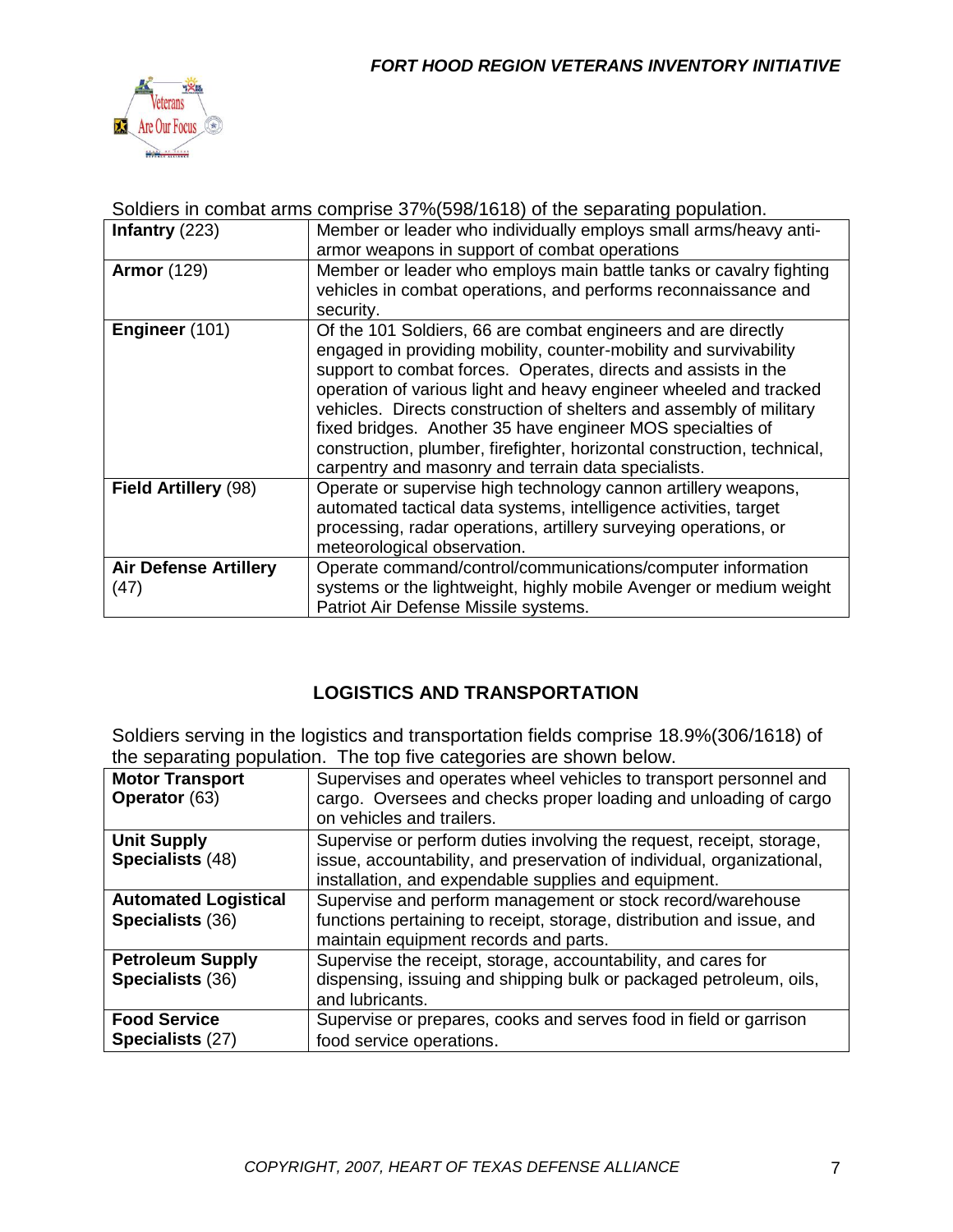

#### **MAINTAINERS/ REPAIRERS**

Soldiers that work in the field of maintenance and repair comprise 14.8%(240/1618) of the separating population. The top four categories are shown below.

| Supervise and perform unit, direct support and general support level       |  |
|----------------------------------------------------------------------------|--|
| maintenance and recovery operations on light and heavy wheeled             |  |
| vehicles, their associated trailers and material handling equipment.       |  |
| 8 different low-density fields that require a degree of technical skills   |  |
| that would support the repair and maintenance of Army vehicles and         |  |
| equipment. These skills include metal workers (welders),                   |  |
| machinists, small arms and fire control repair, power generation,          |  |
| computer/detection systems, radar, avionic communication                   |  |
| equipment, and special purpose equipment (such as HVAC and                 |  |
| refrigeration systems).                                                    |  |
| 5 different enlisted specialties (less pilots and air traffic controllers) |  |
| ranging from aircraft structural repairers to airframe-specific            |  |
| armament/electrical/avionics system repairers.                             |  |
| Perform or supervise unit maintenance, diagnose, and troubleshoot          |  |
| malfunctions on gas turbine and diesel power plants; the suspension,       |  |
| steering, hydraulics, auxiliary power units, and the armament/fire         |  |
| control systems on tracked vehicles including the M1 Abrams main           |  |
| battle tank and Bradley Fighting Vehicle.                                  |  |
|                                                                            |  |

#### **MEDICAL**

Personnel in the medical field make up 7.1%(114/1618) of the separating population. The top two categories are shown below.

| <b>Health Care Specialist</b><br>(63) | Provide emergency medical treatment, limited primary care, force<br>health protection, evacuation in a variety of operational and clinical<br>settings from point of injury or illness through the continuum of<br>military health care under the supervision of a physician, nurse or<br>physician's assistant. As a field combat medic, provides emergency<br>medical care/treatment at point of wounding on the battlefield or to<br>battle and non-battle casualties during wartime. |  |
|---------------------------------------|------------------------------------------------------------------------------------------------------------------------------------------------------------------------------------------------------------------------------------------------------------------------------------------------------------------------------------------------------------------------------------------------------------------------------------------------------------------------------------------|--|
| Other $(51)$                          | 7 Army Practical Nursing Specialists, 5 Mental Health Specialists, 4<br>Physician Assistants, 4 Veterinary Food Inspection Specialists, 3<br>Biomedical Equipment Specialists, 3 Medical-Surgical Nurses, 3<br>Operating Room Specialists, 3 Dental Specialists, 3 Medical<br>Laboratory Specialists, 2 Nutrition Care Specialists, 2 Perioperative<br>Nurses, 2 Pediatricians, and 10 other Soldiers with various medical<br>specialty MOSs.                                            |  |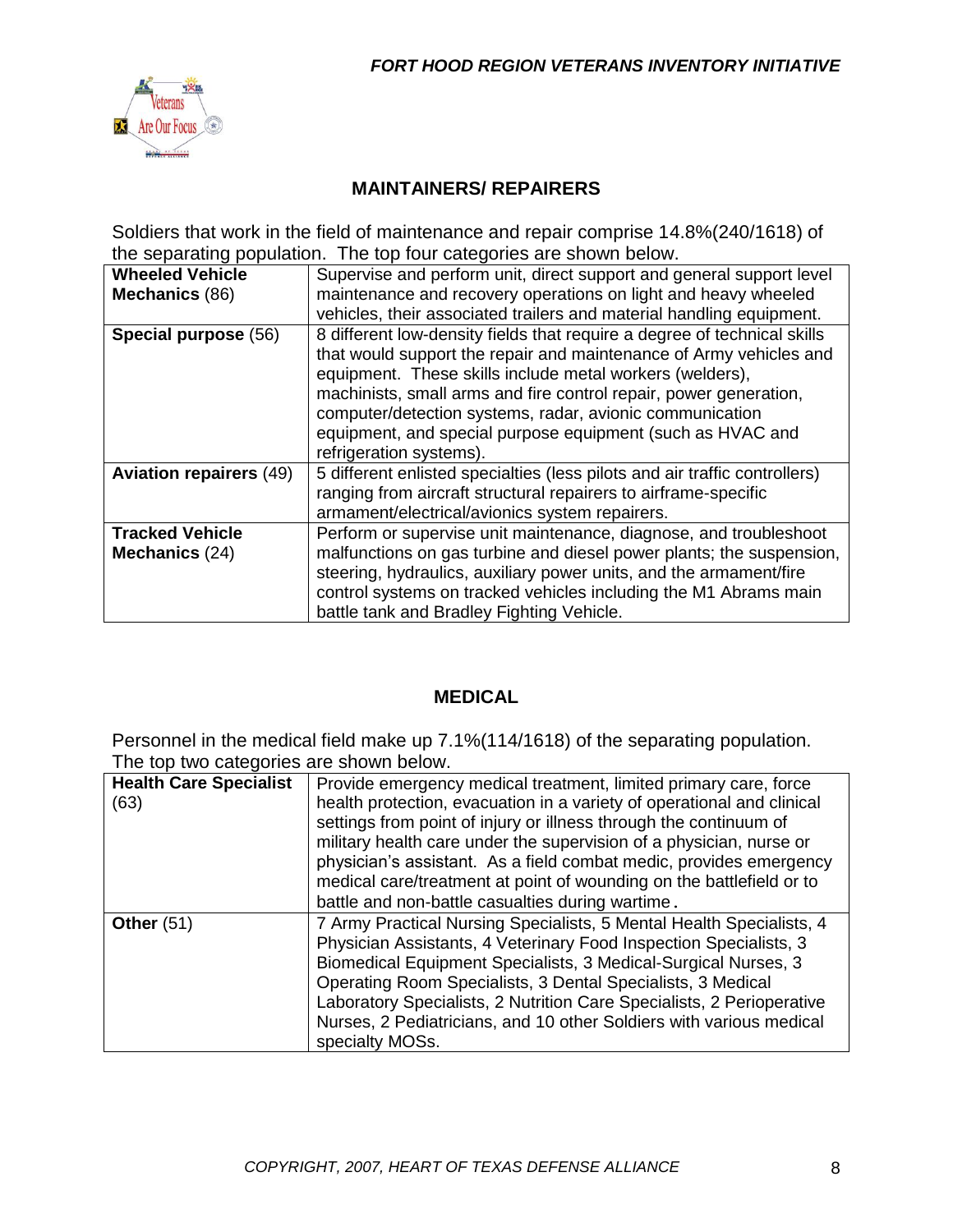

#### **INFORMATION TECHNOLOGY AND COMMUNICATIONS**

The information technology and communications field makes up 6.3%(102/1618) of the separating population. The top five categories are shown below.

| <b>Signal Support</b>        | Supervise, install, employ, maintain, troubleshoot and assist users   |
|------------------------------|-----------------------------------------------------------------------|
| <b>Systems Specialist</b>    | with battlefield signal support systems, terminal devices, satellite  |
| (28)                         | communications equipment and automated telecommunications             |
|                              | computer systems, to include local area networks, wide area           |
|                              | networks and routers. Integrate signal systems and networks;          |
|                              | performs unit level maintenance on authorized signal equipment and    |
|                              | associated electronic devices; train and provide technical assistance |
|                              | to users of signal equipment.                                         |
| <b>Information</b>           | Supervise, install, operate and perform unit level maintenance on     |
| <b>Technology Specialist</b> | multi-functional/multi-user information processing systems,           |
| (23)                         | peripheral equipment, and associated devices. Perform analyst and     |
|                              | information assurance functions and conducts data system studies.     |
|                              | Perform Information Services Support Office (ISSO) duties of          |
|                              | printing, publications, records management and Communication          |
|                              | Security (COMSEC) custodian functions and certification authority     |
|                              | duties in support of the Defense Message System (DMS).                |
| <b>Multichannel</b>          | Supervise, install, operate and perform unit level maintenance on     |
| <b>Transmission System</b>   | multi-channel line-of-site and tropospheric scatter communications    |
|                              |                                                                       |
| <b>Operator-Maintainer</b>   | systems, communications security (COMSEC) devices, and                |
| (14)                         | associated equipment.                                                 |
| <b>Nodal Network System</b>  | The Nodal Network Systems Operator-Maintainer supervises,             |
| <b>Operator-Maintainer</b>   | installs, operates, and performs systems maintenance on large and     |
| (11)                         | small electronic switches; system control centers; node management    |
|                              | facilities; associated multiplexing and combat net radio interface    |
|                              | (CNRI) equipment; short range line of sight radio systems;            |
|                              | communications security (COMSEC) devices; and other equipment         |
|                              | associated with network switching operations.                         |
| <b>Satellite</b>             | Satellite Communication Systems Operator-Maintainers are              |
| <b>Communication</b>         | responsible for making sure that the lines of communication are       |
| <b>Systems Operator-</b>     | always up and running. They install, operate, maintain and repair     |
| Maintainer (7)               | strategic and tactical multichannel satellite communications.         |
| <b>Cable Systems</b>         | Cable Systems Installer-Maintainers are primarily responsible for     |
| Installer-Maintainer (6)     | installing, operating and performing maintenance on cable and wire    |
|                              | communications systems, communication security devices and            |
|                              | associated equipment.                                                 |
|                              |                                                                       |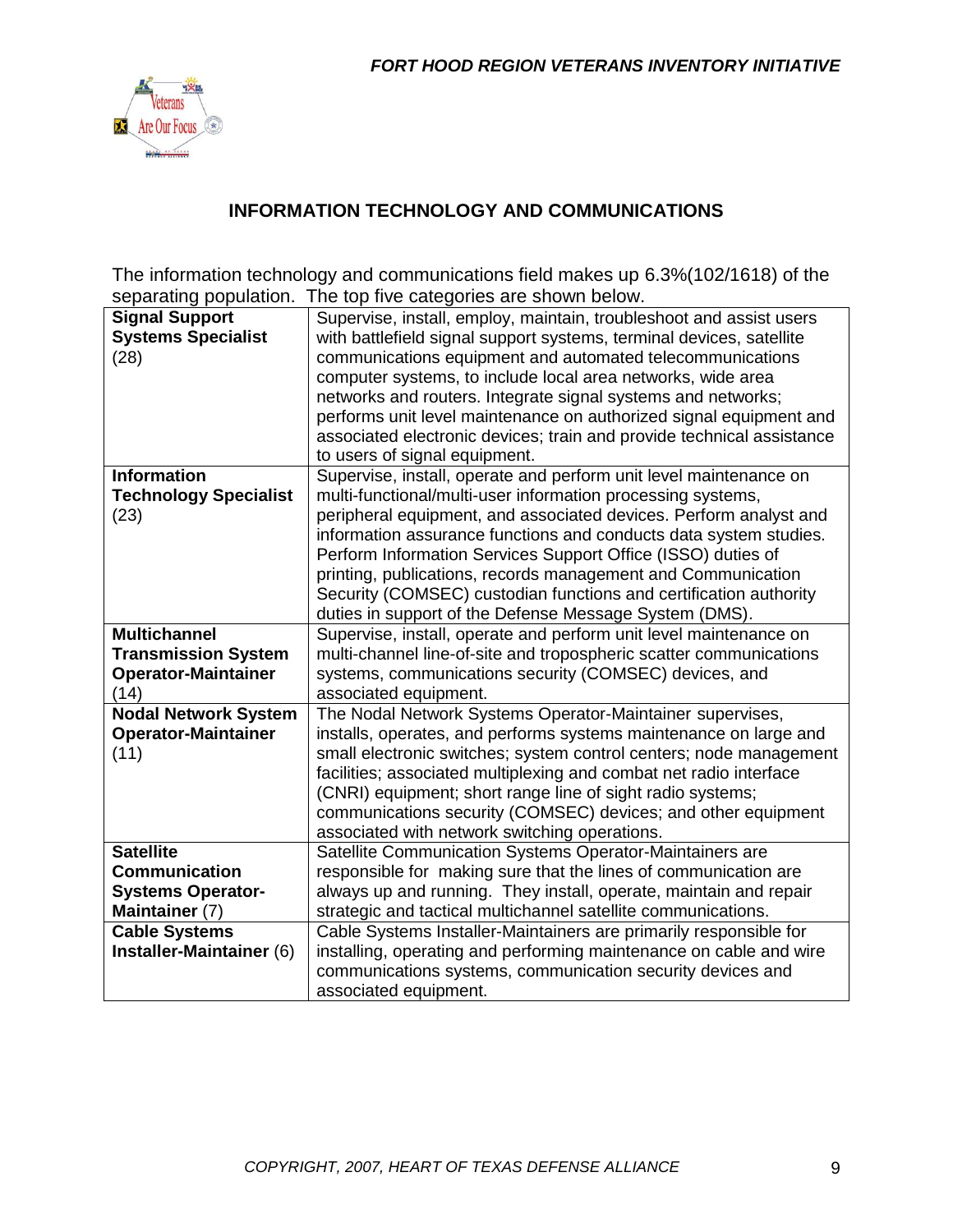

#### **E. DESIRED POST- MILITARY SERVICE EMPLOYMENT:**

Respondents are asked to indicate the type (or types) of post-military employment they desire. If married, they can indicate their spouse's employment preferences as well. In order to standardize input for ease of analysis, the survey provides 14 broad categories conforming to industry categories found in the North American Industrial Classification System (NAICS). The choice "other" is offered when a specific desired category is not provided. For this 4th Quarter report, the top five desired categories of post-military service employment were<sup>2</sup>:

1. Soldiers Separating:

#### **SOLDIER SPOUSE**

| 1. Other:                    | 138 | 1. Medical/Health Field:  | 208 |
|------------------------------|-----|---------------------------|-----|
| 2. Medical/Health:           | 129 | 2. Other:                 | 191 |
| 3. Law Enforcement/Security: | 128 | 3. Administrative/Office: | 68  |
| 4. Computers/Software:       | 64  | 4. Education/Teaching:    | 52  |
| 5. Management/Business:      | 58  | 5. Management/Business:   | 40  |

The anomalies in Military Occupational Specialty (MOS) data may have been carried over to the types of post-service employment desired. Soldiers with a medical-related specialty are usually considered "low density," however 7.1% of respondents came from that field; it is likely most, if not all, would desire post-service employment in the medical field. Law Enforcement/Security has always ranked as one of the top five desired career choices for post-service employment, which continues to be the case this quarter and is most likely attributed to the large number of Soldiers separating with a Combat Arms MOS. While Management/Business has been one of the top desired careers for post-service employment since 2007, it was the fifth highest desired career for this quarter. Since October 2007, the top desired careers for spouses have always included Administrative/Office, Education/Teaching, and Management/Business, and this trend continued this quarter. The Medical/Health Field has been reported as one of the top five desired careers for spouses since July 2008, and it was the number one choice for spouses this quarter. On the survey, Soldiers are given fifteen different choices of desired jobs after separation for them, as well as their spouse, and "other" is one of those choices. For this quarter, this is the top choice for the Soldiers and the second highest for their spouse.

2. Soldiers Retiring:

The top categories of desired post-service employment for those intending to retire from military service are:

<sup>&</sup>lt;sup>2</sup>Employers desiring to hire Fort Hood veterans should contact Fort Hood Soldier for Life -Transition Assistance Program (formerly known as ACAP) directly through the TAP Director of Marketing, Mr Robert Schumacher: at (254)288-0827; [Robert.c.schumacher.civ@mail.mil;](mailto:Robert.c.schumacher.civ@mail.mil) or by posting their opportunity and company website URL on the TAP website [\(www.acap.army.mil\)](http://www.acap.army.mil/). Mr Schumacher can coordinate employer participation in a host of TAP transition events, as well as assist with highly specialized targeted hiring initiatives. Employers may place a job posting via "Work in Texas" (www.workintexas.com) - a statewide, internet-based job-matching system through Workforce Solutions of Central Texas (WFSCT) (254) 200-2020. The Texas Veterans Services (TVC) staff work closely with the Central Texas Workforce Business Services including job development, direct referrals, and military skills-civilian occupations matching. Contact Adam Jones, TVC Supervisor, (254) 200-2038.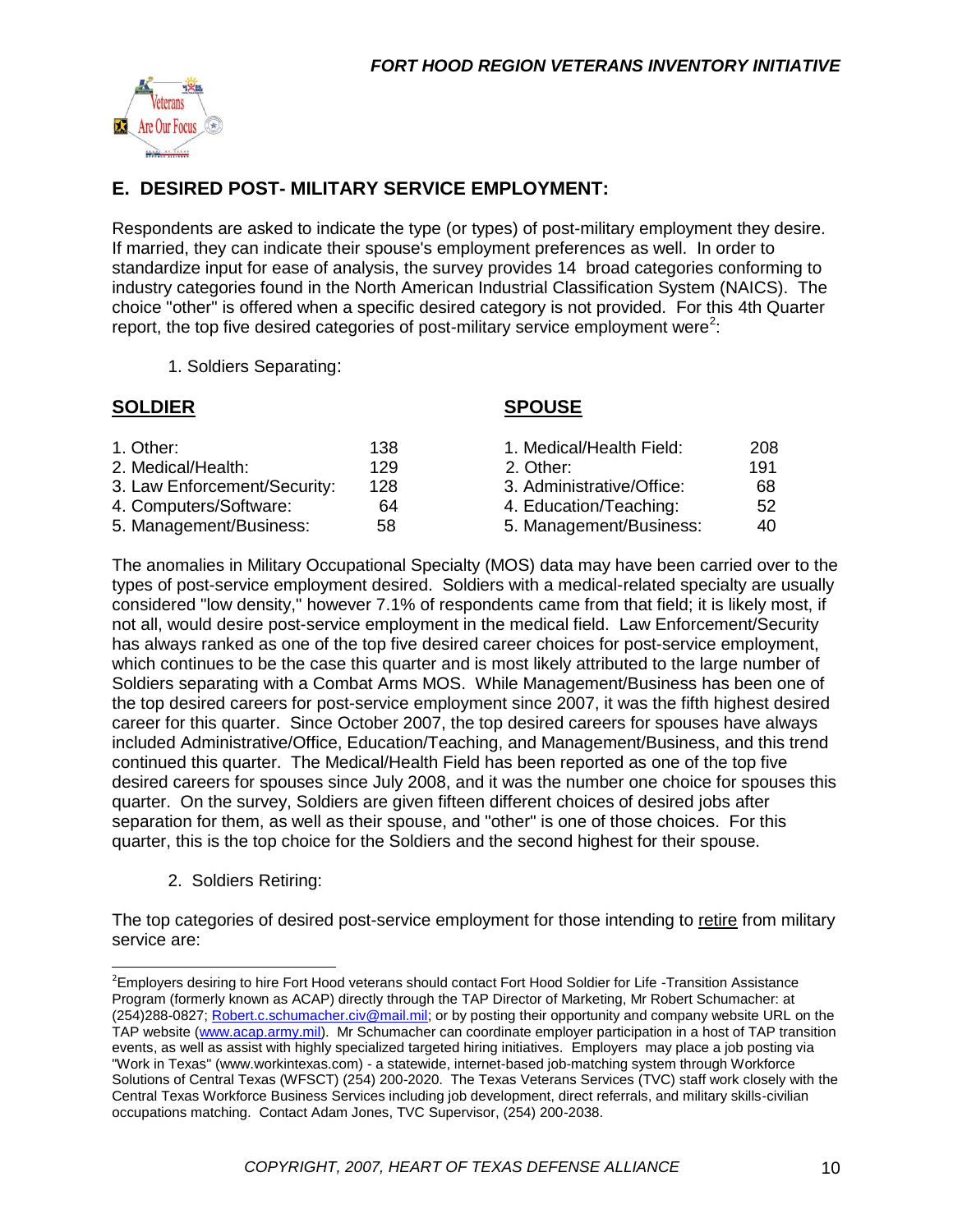

| 1. Management/Business:      | 119 responses |
|------------------------------|---------------|
| 2. Admin/Office:             | 90 responses  |
| 3. Other:                    | 71 responses  |
| 4. Law Enforcement/Security: | 64 responses  |
| 5. Transportation/Warehouse: | 63 responses  |
|                              |               |

Management/Business and Administrative/Office, once again, remained the top desired area of employment for this 4th quarter 2015. Law Enforcement/Security continued to remain one of the top desired careers after retirement from the service; this may be a function of the Military Occupational Specialty data being carried over to the types of post-service employment desired.

#### 3. Employment:

a) According to a previous study by Payscale.com in 2012, management consultation is at the top of the list for best jobs for veterans. The following is a list of the 16 most common and wellpaid occupations that veterans have entered since transitioning from the military service.

- **Management consultant**
- **Program manager, information technology**
- **Systems analyst**
- FBI agent
- Field service engineer, medical equipment<br>• Systems engineer
- Systems engineer
- **Information technology consultant**
- **Intelligence analyst**
- **Helicopter pilot**
- **Network engineer**
- Project manager, construction
- **Technical writer**
- **Business development manager**
- **Network administrator, information technology**
- **Heating, ventilation, and air conditioning service technician**
- **Fireman**

b) Orion International, an employment placement service for former military personnel, finds that officers and senior-enlisted personnel typically find success in high-level management positions and many major corporations offer "fast-track" leadership development for veterans. Officers and Non-Commissioned Officers eligible to retire have spent many years leading increasingly larger and more complex organizations, are graduates of an Army Professional Education system that focuses on developing their leadership skills, and have demonstrated success as a result of their longevity of service. Employers are looking to former military personnel due to their leadership experience, transferrable skills, and proven accountability. These veterans are known for being highly energetic and motivated and are also known for being career-oriented, goal-oriented, and are very familiar with being in a position where accountability is high. Orion's goal is to help place those with strong leadership skills back into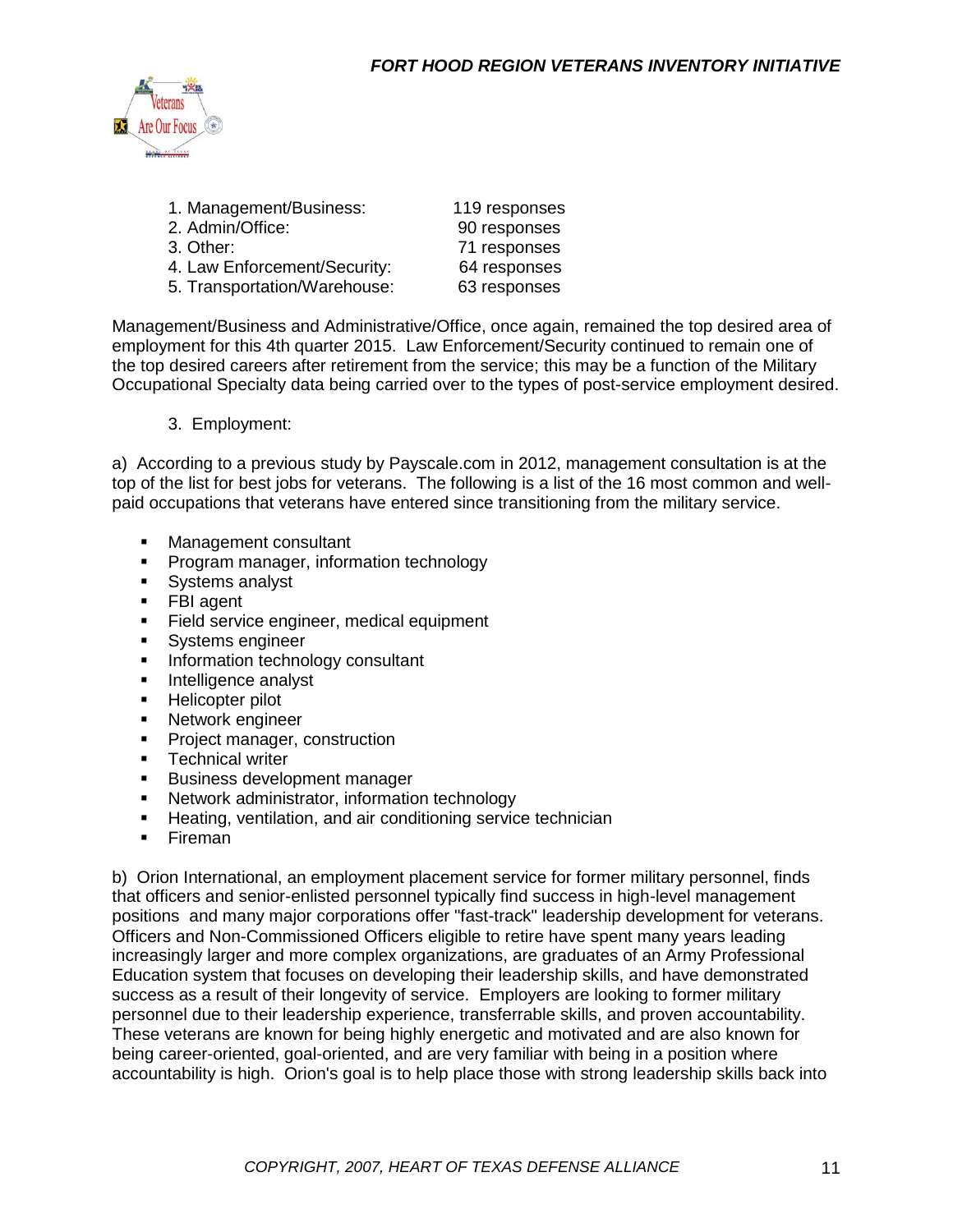

the private sector work force who have mastered the skills of management during military service and many companies are looking to veterans to fulfill that need.

c) The survey also asks respondents that if they do not intend to remain in the MSA upon leaving the service, would a job available in the area change their response. This has resulted in another 26%-35%, over the past two years, stating they would remain in the area if a job was available, which is an increase from the 18%-26% in the years prior to FY 2014. The Institute for Veterans and Military Families at Syracuse University performed a comprehensive study in March 2012 on the traits of military Veterans and developed a report of the results titled, ["The](The%20Business%20Case%20for%20Hiring%20a%20Veteran%203-6-12.pdf)  [Business Case for Hiring a Veteran.](The%20Business%20Case%20for%20Hiring%20a%20Veteran%203-6-12.pdf)"

This study reported that previous military service resulted in leadership ability and a strong sense of mission which are highly valued traits in a competitive business environment. Of the ten traits discussed in the paper, it identified that Veterans are adept at skills transfer from their past military experience to the new work environment, they are able to act quickly and decisively in a changing environment, they demonstrate high levels of resiliency, exhibit advanced teambuilding skills, and possess a strong organizational commitment. This research supports very compelling reasons for hiring individuals with military background and experience. The Killeen-Temple-Fort Hood MSA has a large pool of educated veteran job applicants to choose from and it is clear that many would respond favorably to remaining in the area if the right job was available to choose from at the end of their service in the military.

While it is understandable that jobs readily available within the area would retain many more Soldiers within the MSA upon leaving the service, the Census Bureau has confirmed that 2.4 million businesses are owned by military veterans. Veterans have many years of military experience preparing them for the rigors of running a small business. Their discipline, drive, and motivation are characteristics that make them desirable employees. The combination of self-driven veterans and an inexpensive cost of living makes the Killeen-Temple-Fort Hood MSA a desirable place to remain after their service.

d) The *Operation Economic Transformation* Report identified four "target industries" or clusters that present the Greater Fort Hood Region with immediate opportunities for economic growth:

Information Technology Transportation and Logistics Healthcare Services Business Services

Clusters are geographic concentrations of interconnected firms and institutions utilizing related applications and serving similar markets. When fully developed, clusters can act as the principal drivers of economic growth and innovation in a region. The report recommended pursuing the development of these four clusters through a coordinated strategy of business retention, recruitment and entrepreneurship.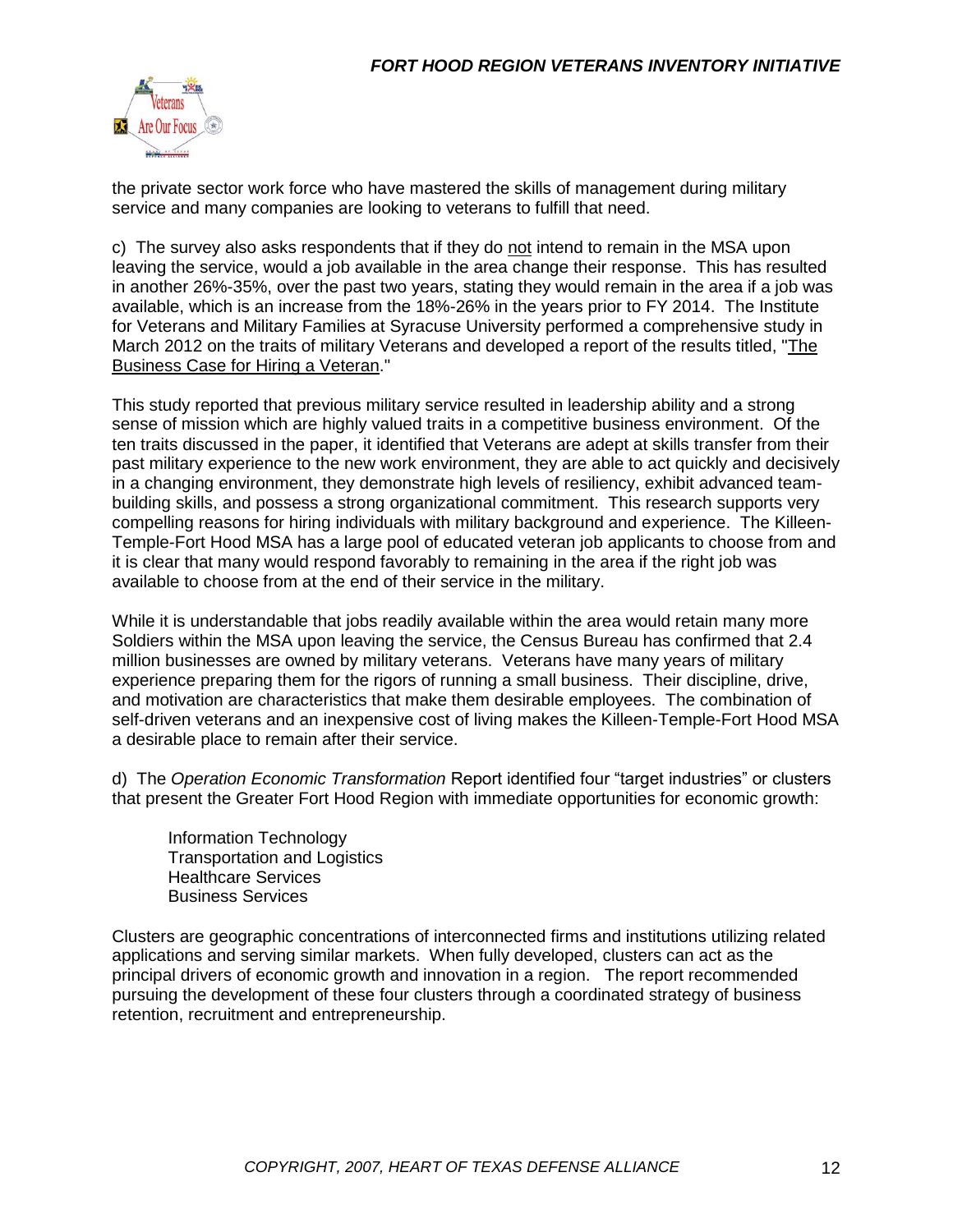



When separating the respondents into major MOS categories, there is a strong correlation between the numbers of separating Soldiers with those skills and the target clusters in the Operation Economic Transformation Report as shown in the chart above. In addition, because Officers and Non-Commissioned Officers eligible to retire have spent many years of their military career in leadership positions and are graduates of an Army Professional Education system, they have acquired many skills in Management and Administrative roles. This training and experience, regardless of their MOS, would directly correspond with the Business Services cluster.

**F. EDUCATION LEVEL OF THOSE REMAINING IN THE REGION:** Respondents are asked to provide their highest level of educational attainment. For this quarter, 73.7% percent of the respondents who intend to remain in the region have some level of post-secondary education:

- 1. Some College 40.8%
- 2. Associates Degree 14.9%
- 3. Baccalaureate Degree 11.4%
- 4. Masters/PhD Degree 6.5%

The data from over 30,000 Soldiers separating during the last eight years indicates that for those Soldiers who intend to remain in the Killeen-Temple-Fort Hood MSA (both retirement eligible and non-retirement eligible), educational attainment for those completing their Masters or PhD has increased. This could be a result of the availability of upper level universities in the area. This data is further affirmation that those Soldiers leaving the service provide a large amount of highly educated potential employees for the area.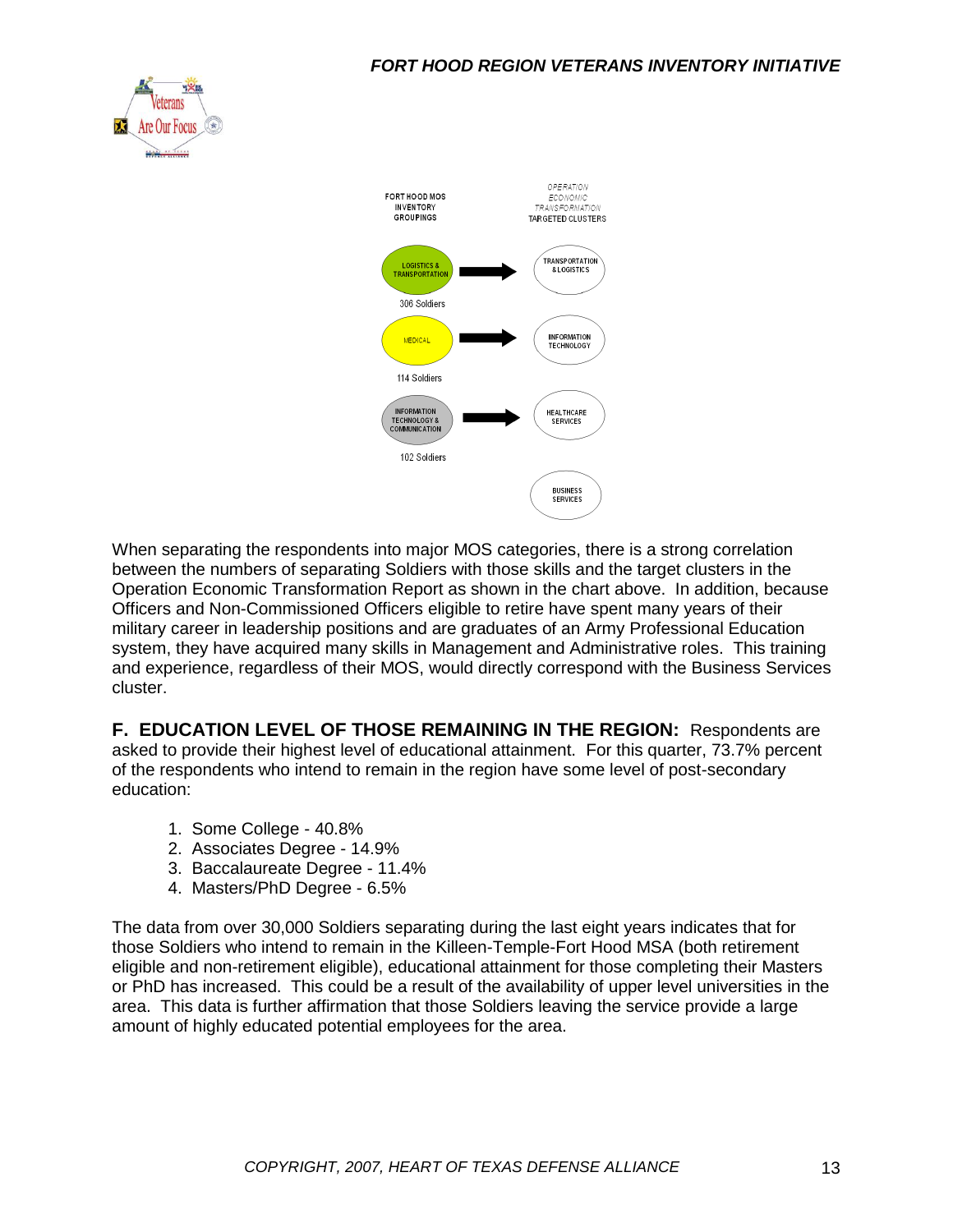



### **Educational Attainment % of Those Intending to Stay in MSA**

Anecdotally, businesses indicate they want to hire veterans. Educational attainment is a key variable in that process given the current national unemployment rate. With the sluggish job market and the extra benefits of health care, tuition assistance, and housing and food allowances while in the service, the military is becoming a more favorable career choice. However, with the downsizing of troop levels, the standards of recruiting has become more stringent. Today, candidates applying with a GED are often turned away and encouraged to complete at least 15 college credits before re-applying which guarantees a more educated group of veterans<sup>3</sup>. When taking into account that Central Texas offers a low cost of living, has several post secondary educational institutions within the Killeen-Temple-Fort Hood MSA where Soldiers are able to complete their degrees, and the fact that a large percent of Soldiers separating from the service desire to remain in the area, the Killeen-Temple-Fort Hood MSA is becoming a very desirable area for potential business partners to relocate to the area. This opportunity may also motivate many other Soldiers who have started their degree as indicated in the above graph to complete their education through the use of their Post 9/11 GI Bill benefits, with the potential of a job in the area after leaving the service.

#### **G. REASONS FOR REMAINING IN THE MSA:**

1. In 2013, the survey was revised to gain more clarity on the Quality of Life factors cited by separating Soldiers that impact their decision to remain in Central Texas or go elsewhere after their service ends. The majority of those completing the survey who were staying locally said it was due to the MSA quality of life, while two other large groups were staying due to their spouse being employed locally, or the Soldier's intent for completion of their education. With the addition of Texas A&M-Central Texas to the MSA, the Soldiers and their spouses now have the opportunity to complete their baccalaureate or master's degree while remaining in an area with a lower cost of living compared to other areas with universities.

 3 Annalyn Kurtz, Getting Into the Military is Getting Tougher,

http://money.cnn.com/2013/05/15/news/economy/military-recruiting/, 15 May 2013.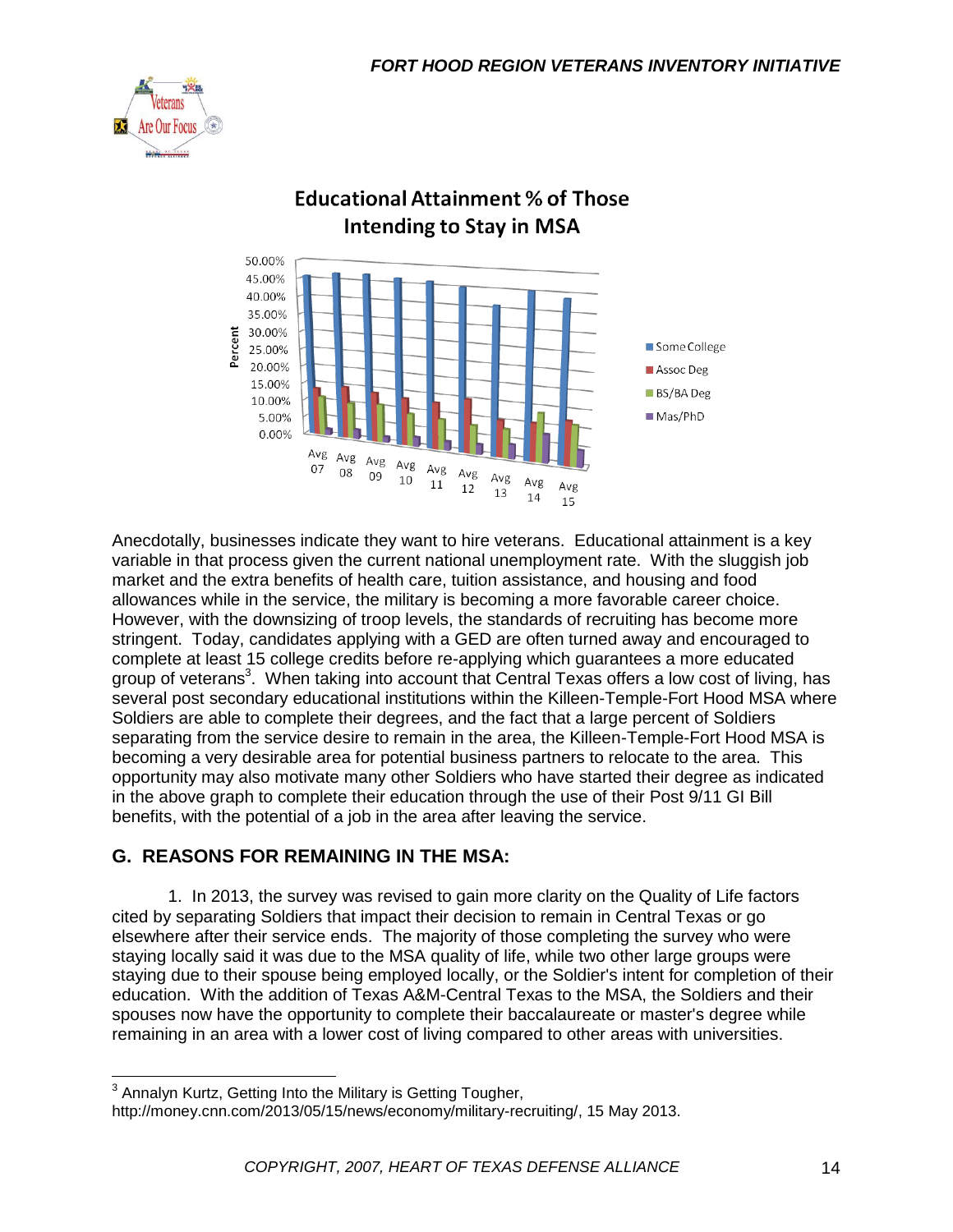

#### **Reasons for Remaining Inside the MSA** 4th Quarter FY 2015



2. The graph below addresses the reasons for those service members not staying in the MSA after separation. The majority of those choosing to live outside of the MSA after separation was mainly due to wanting to return to their home of record, and the second largest group stated that seeking employment elsewhere was their primary reason. These have been the top two reasons for the past six quarters. While returning to home of record is not something that can be improved for the area, available and desirable employment and the perception of the MSA quality of life are areas that can be improved.



### **Reasons for Living Outside of the MSA** 4th Quarter FY 2015